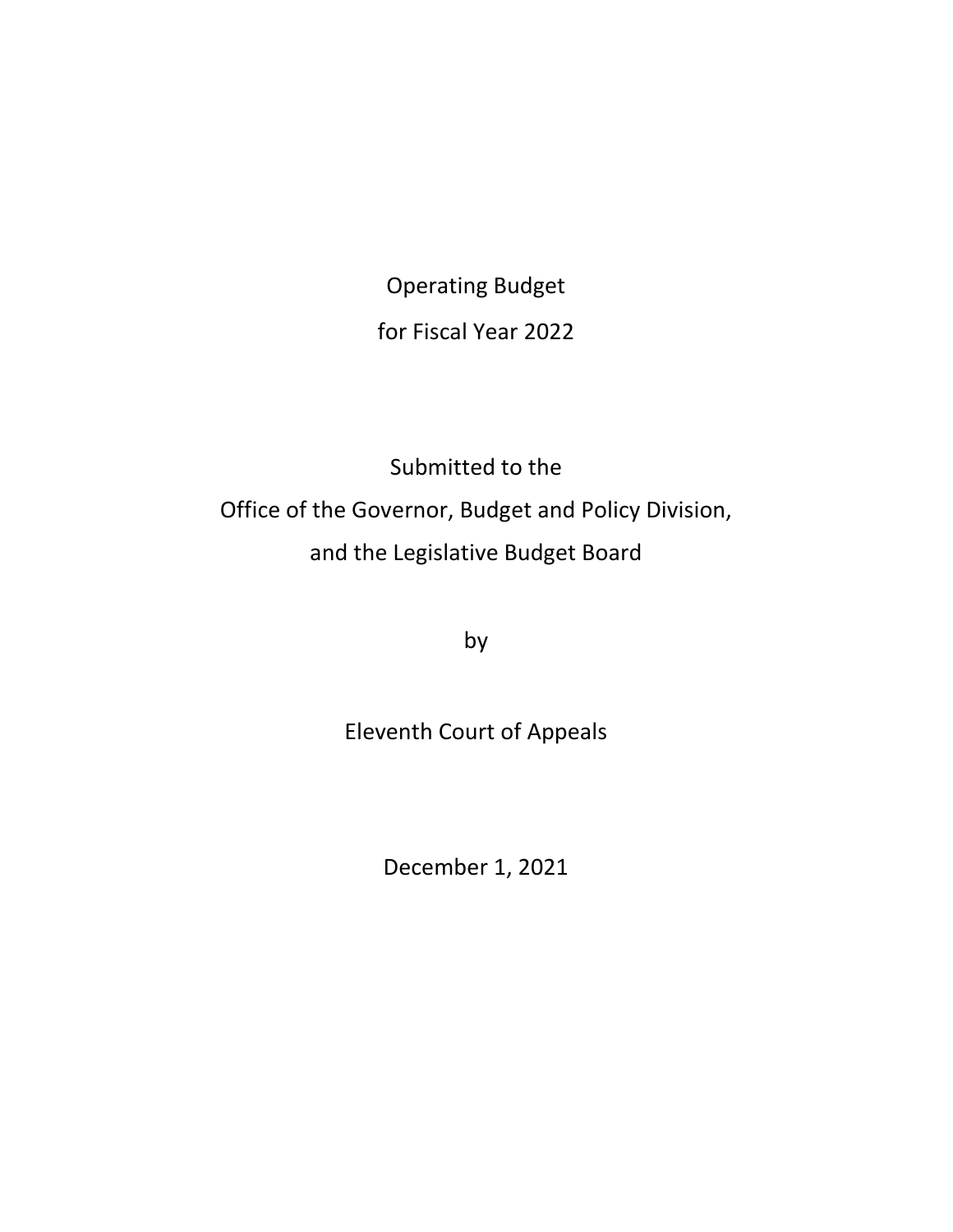

# CERTIFICATE

# Agency Name Eleventh Court of Appeals

This is to certify that the information contained in the agency operating budget filed with the Legislative Budget Board (LBB) and the Office of the Governor, Budget and Policy Division, is accurate to the best of my knowledge and that the electronic submission to the LBB via the Automated Budget and Evaluation System of Texas (ABEST) and the PDF file submitted via the LBB Document Submission application are identical.

Additionally, should it become likely at any time that unexpended balances will accrue for any account, the LBB and the Office of the Governor will be notified in writing in accordance with Senate Bill I, Article IX, Section 7.01, Eighty-seventh Legislature, Regular Session, 2021.

| Chief Executive Office of Presiding Judge | <b>Board or Commission Chair</b> |
|-------------------------------------------|----------------------------------|
| Sjedature                                 | Signature                        |
| John M. Bailey                            |                                  |
| <b>Printed Name</b>                       | <b>Printed Name</b>              |
| <b>Chief Justice</b>                      |                                  |
| Title                                     | Title                            |
| 12/01/2021                                |                                  |
| Date                                      | Date                             |
| <b>Chief Financial Officer</b>            |                                  |
| marla Hanks                               |                                  |
| Signature                                 |                                  |
| <b>Marla Hanks</b>                        |                                  |
| <b>Printed Name</b>                       |                                  |
| <b>Clerk of the Court</b>                 |                                  |
| Title                                     |                                  |

12/01/2021

Date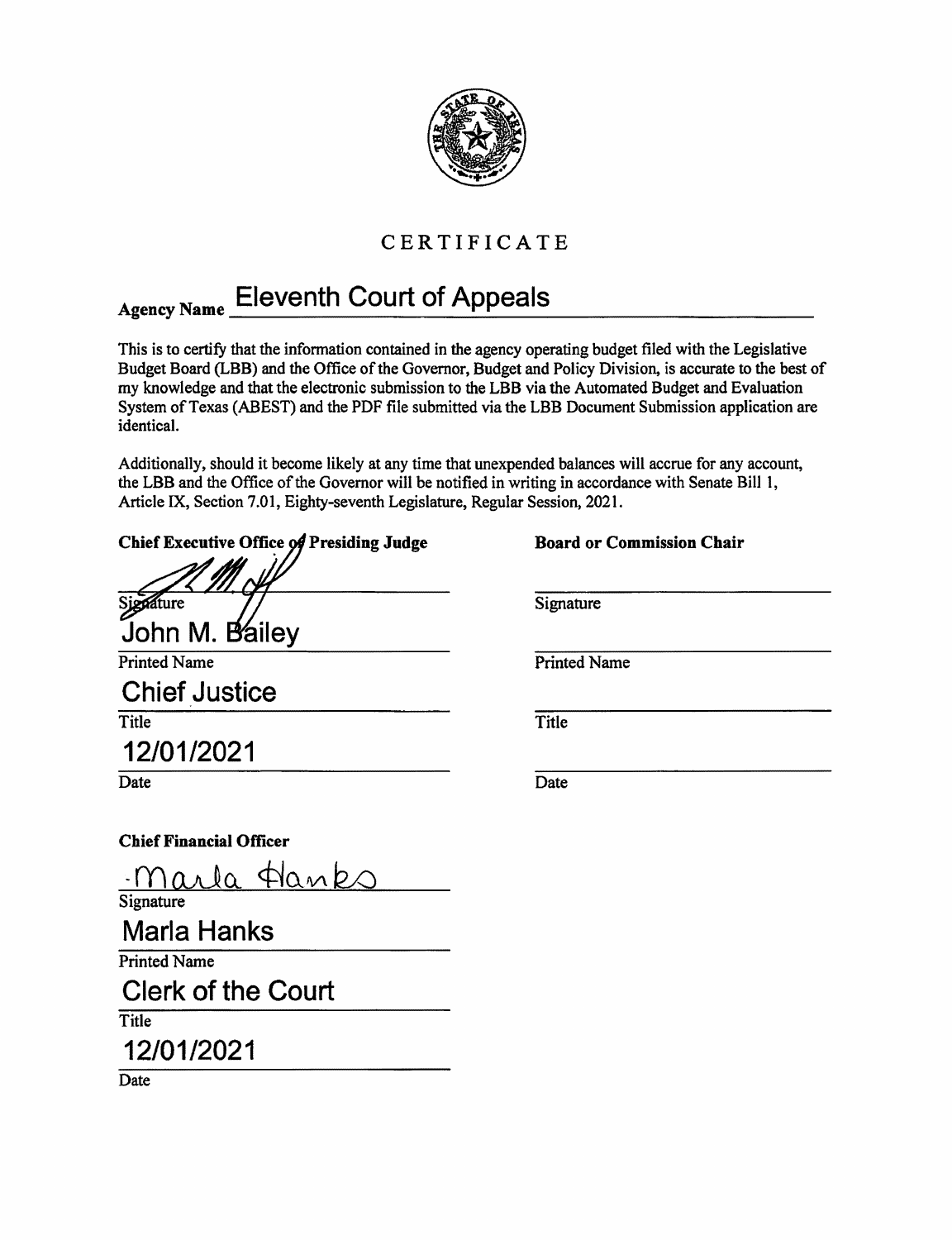## **TABLE OF CONTENTS**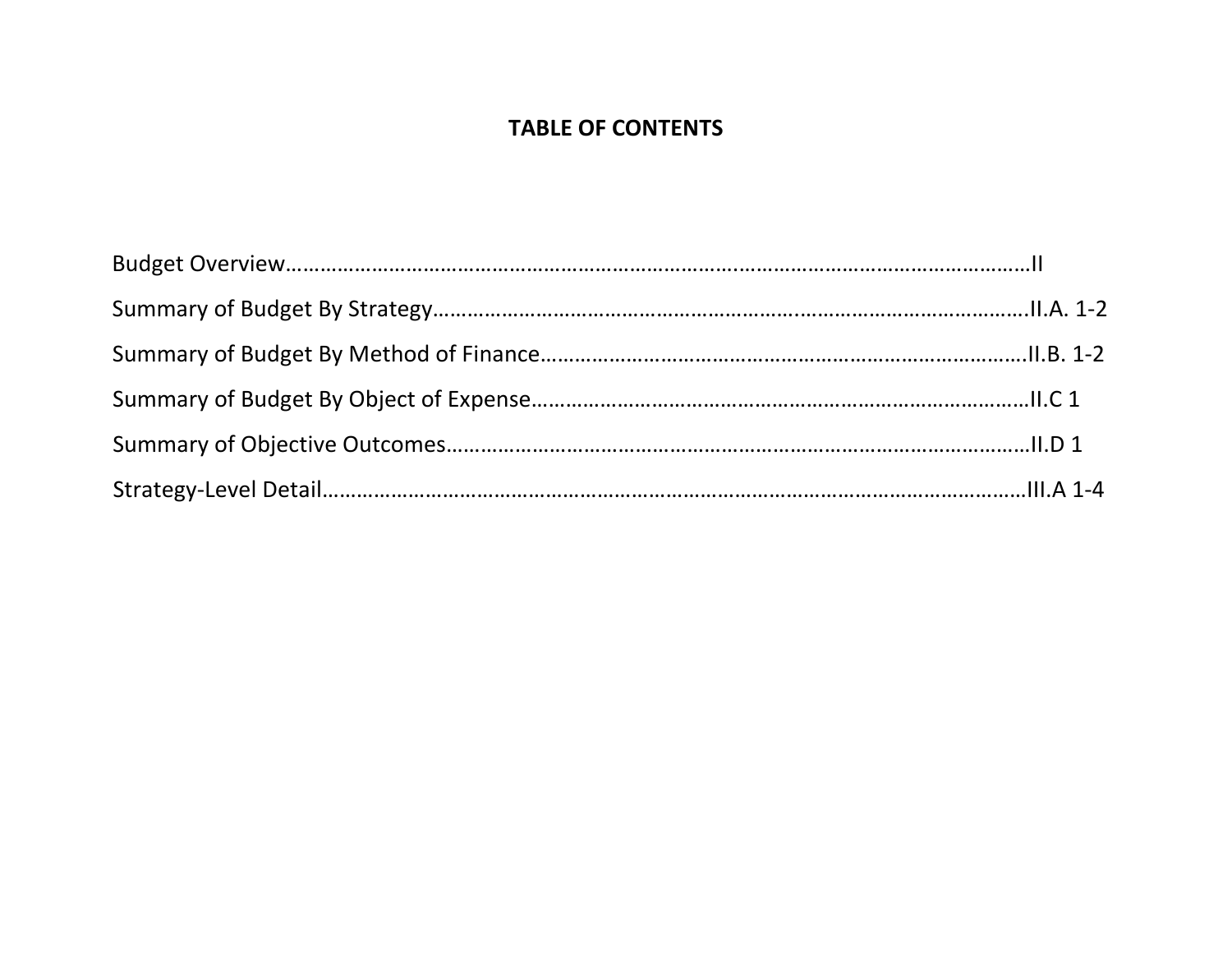#### **Budget Overview**

### 87th Regular Session, Fiscal Year 2022 Operating Budget

Automated Budget and Evaluation System of Texas (ABEST)

#### 231 Eleventh Court of Appeals District, Eastland

|                                            |           | <b>GENERAL REVENUE FUNDS</b> |      |      |      |      | OTHER FUNDS |         | ALL FUNDS |           |
|--------------------------------------------|-----------|------------------------------|------|------|------|------|-------------|---------|-----------|-----------|
|                                            | 2021      | 2022                         | 2021 | 2022 | 2021 | 2022 | 2021        | 2022    | 2021      | 2022      |
| <b>Goal: 1. Appellate Court Operations</b> |           |                              |      |      |      |      |             |         |           |           |
| 1.1.1. Appellate Court Operations          | 1,202,456 | 1,176,723                    |      |      |      |      | 9,439       | 8,000   | 1,211,895 | 1,184,723 |
| 1.1.2. Appellate Justice Salaries          | 442,276   | 448,656                      |      |      |      |      | 92,450      | 92,450  | 534,726   | 541,106   |
| <b>Total, Goal</b>                         | 1,644,732 | 1,625,379                    |      |      |      |      | 101,889     | 100,450 | 1,746,621 | 1,725,829 |
| <b>Total, Agency</b>                       | 1,644,732 | 1,625,379                    |      |      |      |      | 101,889     | 100,450 | 1,746,621 | 1,725,829 |
| <b>Total FTEs</b>                          |           |                              |      |      |      |      |             |         | 19.3      | 18.0      |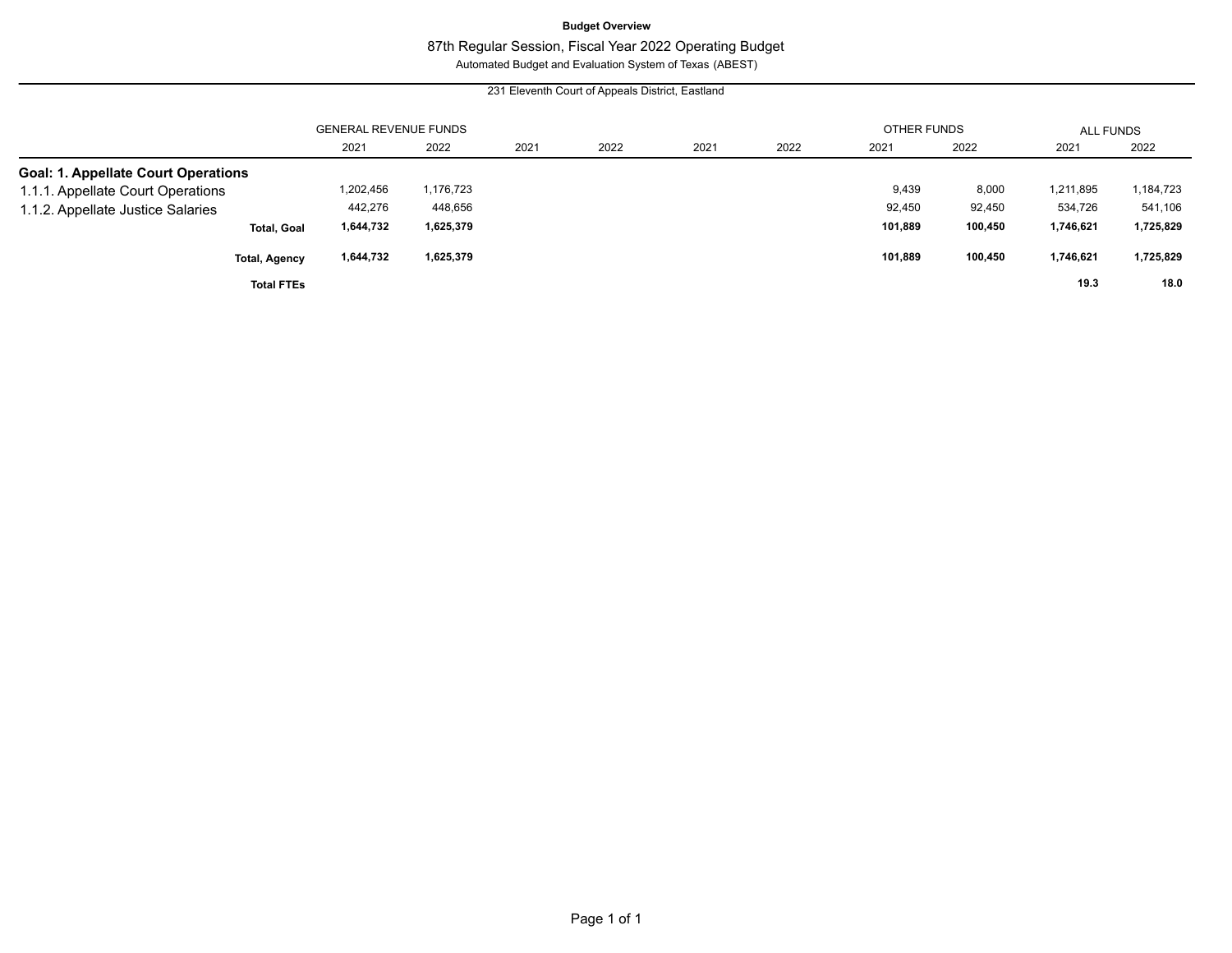TIME : **12:14:52PM** DATE : **12/1/2021**

#### 87th Regular Session, Fiscal Year 2022 Operating Budget Automated Budget and Evaluation System of Texas (ABEST)

Agency code: **231** Agency name: **Eleventh Court of Appeals District, Eastland**

| Goal/Objective/STRATEGY           | <b>EXP 2020</b> | <b>EXP 2021</b> | <b>BUD 2022</b> |
|-----------------------------------|-----------------|-----------------|-----------------|
|                                   |                 |                 |                 |
| Appellate Court Operations        |                 |                 |                 |
| <b>Appellate Court Operations</b> |                 |                 |                 |
| <b>APPELLATE COURT OPERATIONS</b> | \$1,159,715     | \$1,211,895     | \$1,184,723     |
| 2 APPELLATE JUSTICE SALARIES      | \$510,874       | \$534,726       | \$541,106       |
| TOTAL, GOAL 1                     | \$1,670,589     | \$1,746,621     | \$1,725,829     |
|                                   |                 |                 |                 |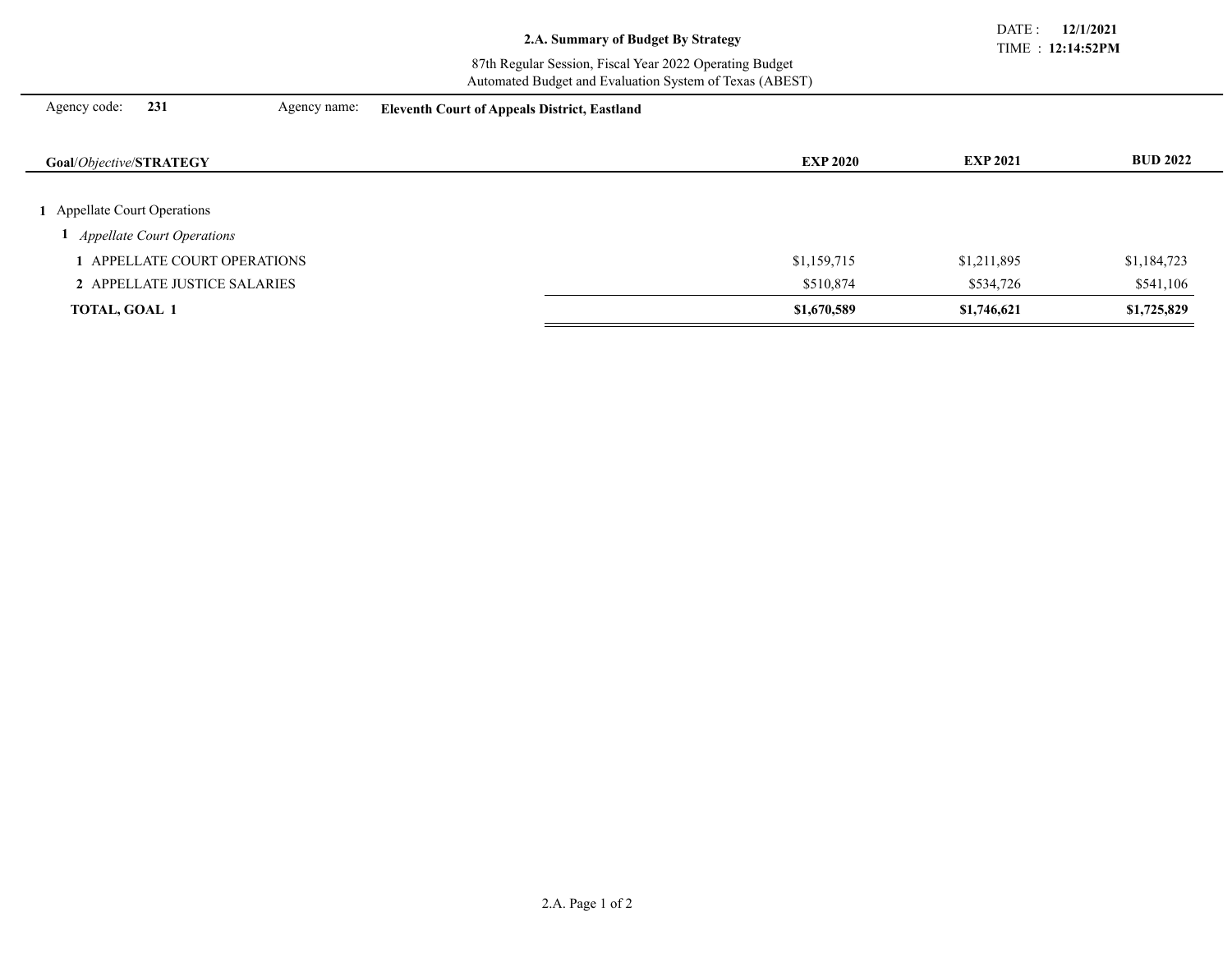TIME : **12:14:52PM** DATE : **12/1/2021**

#### 87th Regular Session, Fiscal Year 2022 Operating Budget Automated Budget and Evaluation System of Texas (ABEST)

Agency code: **231** Agency name: **Eleventh Court of Appeals District, Eastland**

| Goal/Objective/STRATEGY               | <b>EXP 2020</b> | <b>EXP 2021</b> | <b>BUD 2022</b> |
|---------------------------------------|-----------------|-----------------|-----------------|
|                                       |                 |                 |                 |
| <b>General Revenue Funds:</b>         |                 |                 |                 |
| General Revenue Fund                  | \$1,570,048     | \$1,644,732     | \$1,625,379     |
|                                       | \$1,570,048     | \$1,644,732     | \$1,625,379     |
| <b>Other Funds:</b>                   |                 |                 |                 |
| 573 Judicial Fund                     | \$92,450        | \$92,450        | \$92,450        |
| 666 Appropriated Receipts             | \$8,091         | \$9,439         | \$8,000         |
|                                       | \$100,541       | \$101,889       | \$100,450       |
| <b>TOTAL, METHOD OF FINANCING</b>     | \$1,670,589     | \$1,746,621     | \$1,725,829     |
| <b>FULL TIME EQUIVALENT POSITIONS</b> | 18.5            | 19.3            | 18.0            |
|                                       |                 |                 |                 |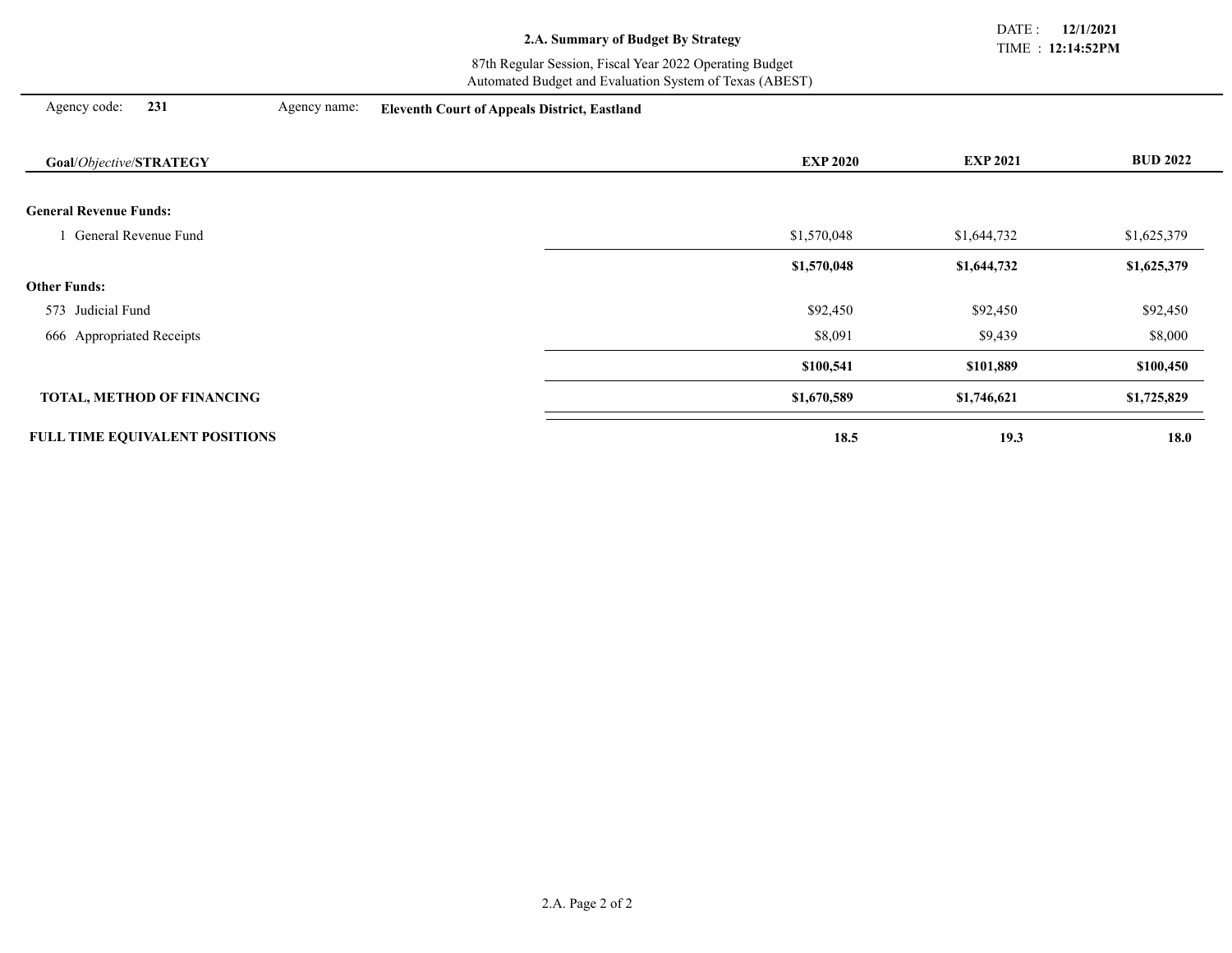87th Regular Session, Fiscal Year 2022 Operating Budget

Automated Budget and Evaluation System of Texas (ABEST)

**12/1/2021** DATE:

**12:18:27PM** TIME:

| Agency code:       | 231                               | Agency name:                                        | <b>Eleventh Court of Appeals District, Eastland</b> |             |                 |  |
|--------------------|-----------------------------------|-----------------------------------------------------|-----------------------------------------------------|-------------|-----------------|--|
|                    | <b>METHOD OF FINANCING</b>        |                                                     | Exp 2020                                            | Exp 2021    | <b>Bud 2022</b> |  |
|                    | <b>GENERAL REVENUE</b>            |                                                     |                                                     |             |                 |  |
| 1                  | General Revenue Fund              |                                                     |                                                     |             |                 |  |
|                    | REGULAR APPROPRIATIONS            |                                                     |                                                     |             |                 |  |
|                    |                                   | Regular Appropriations from MOF Table (2020-21 GAA) | \$1,586,465                                         | \$1,634,009 | \$0             |  |
|                    |                                   | Regular Appropriations from MOF Table (2022-23 GAA) | $\$0$                                               | \$0         | \$1,625,379     |  |
|                    | LAPSED APPROPRIATIONS             |                                                     |                                                     |             |                 |  |
|                    |                                   | Regular Appropriations from MOF Table (2020-21 GAA) | \$(3)                                               | \$(908)     | \$0             |  |
|                    | <b>Comments:</b> Lapse for Judges |                                                     |                                                     |             |                 |  |
|                    |                                   | Regular Appropriations from MOF Table (2020-21 GAA) | $\$0$                                               | \$(4,783)   | \$0             |  |
|                    | UNEXPENDED BALANCES AUTHORITY     |                                                     |                                                     |             |                 |  |
|                    | SB 500, 86th Leg, Regular Session |                                                     | \$(16,414)                                          | \$16,414    | \$0             |  |
| TOTAL,             | <b>General Revenue Fund</b>       |                                                     |                                                     |             |                 |  |
|                    |                                   |                                                     | \$1,570,048                                         | \$1,644,732 | \$1,625,379     |  |
| <b>TOTAL, ALL</b>  | <b>GENERAL REVENUE</b>            |                                                     | \$1,570,048                                         | \$1,644,732 | \$1,625,379     |  |
| <b>OTHER FUNDS</b> |                                   |                                                     |                                                     |             |                 |  |
| 573                | Judicial Fund No. 573             |                                                     |                                                     |             |                 |  |
|                    | REGULAR APPROPRIATIONS            |                                                     |                                                     |             |                 |  |
|                    |                                   | Regular Appropriations from MOF Table (2020-21 GAA) | \$92,450                                            | \$92,450    | \$0             |  |
|                    |                                   | Regular Appropriations from MOF Table (2022-23 GAA) | $\$0$                                               | \$0         | \$92,450        |  |
| TOTAL,             | Judicial Fund No. 573             |                                                     |                                                     |             |                 |  |
|                    |                                   |                                                     | \$92,450                                            | \$92,450    | \$92,450        |  |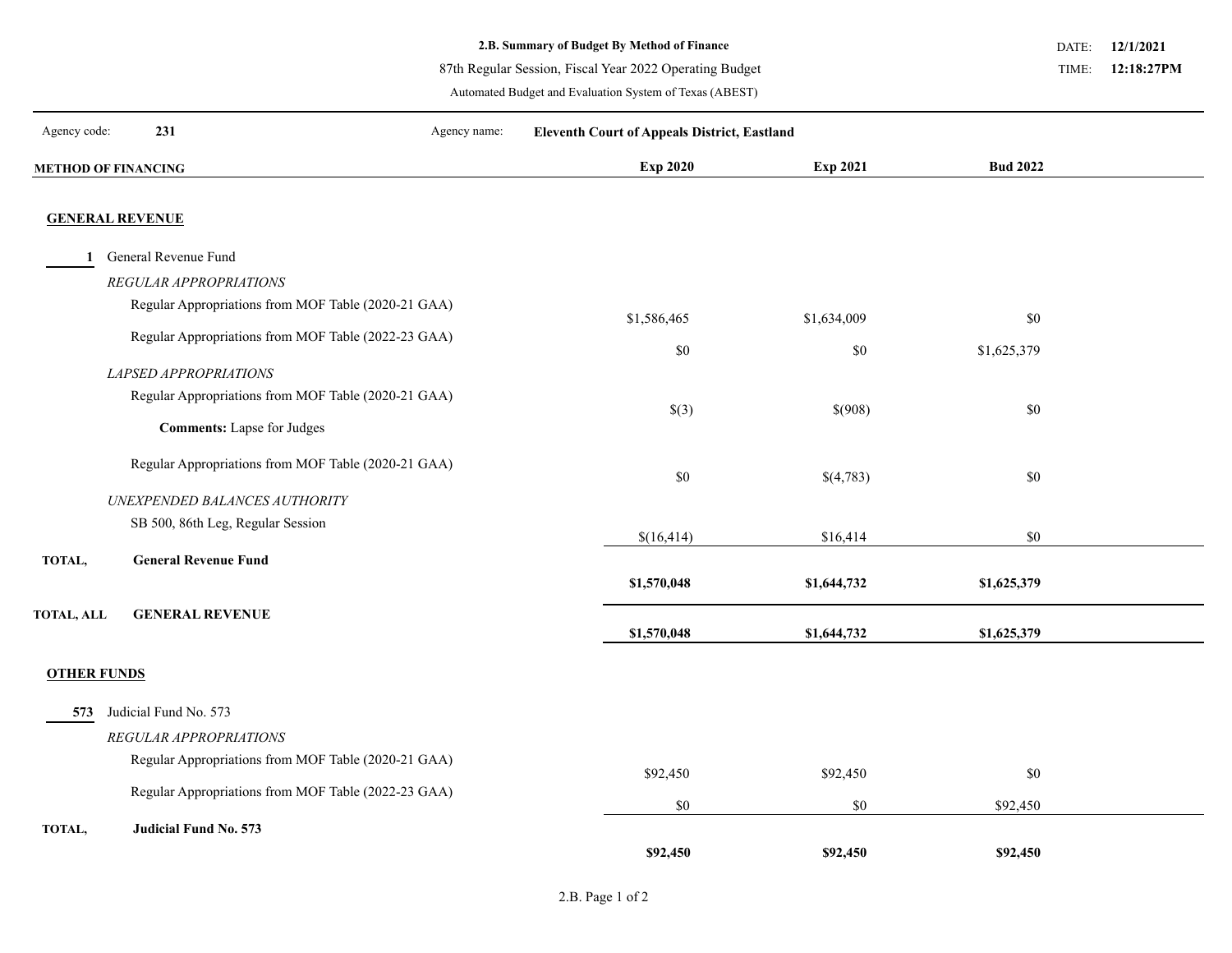87th Regular Session, Fiscal Year 2022 Operating Budget

Automated Budget and Evaluation System of Texas (ABEST)

**12/1/2021** DATE: **12:18:27PM** TIME:

| 231<br>Agency code:                                                                         | Agency name:<br><b>Eleventh Court of Appeals District, Eastland</b> |             |                 |  |
|---------------------------------------------------------------------------------------------|---------------------------------------------------------------------|-------------|-----------------|--|
| <b>METHOD OF FINANCING</b>                                                                  | <b>Exp 2020</b>                                                     | Exp 2021    | <b>Bud 2022</b> |  |
|                                                                                             |                                                                     |             |                 |  |
| <b>Appropriated Receipts</b><br>666                                                         |                                                                     |             |                 |  |
| REGULAR APPROPRIATIONS                                                                      |                                                                     |             |                 |  |
| Regular Appropriations from MOF Table (2020-21 GAA)                                         | \$8,091                                                             | \$9,439     | \$0             |  |
| Regular Appropriations from MOF Table (2022-23 GAA)                                         |                                                                     |             |                 |  |
|                                                                                             | \$0                                                                 | $\$0$       | \$8,000         |  |
| TOTAL,<br><b>Appropriated Receipts</b>                                                      |                                                                     |             |                 |  |
|                                                                                             | \$8,091                                                             | \$9,439     | \$8,000         |  |
| <b>OTHER FUNDS</b><br><b>TOTAL, ALL</b>                                                     |                                                                     |             |                 |  |
|                                                                                             | \$100,541                                                           | \$101,889   | \$100,450       |  |
| <b>GRAND TOTAL</b>                                                                          |                                                                     |             |                 |  |
|                                                                                             |                                                                     |             |                 |  |
|                                                                                             | \$1,670,589                                                         | \$1,746,621 | \$1,725,829     |  |
|                                                                                             |                                                                     |             |                 |  |
|                                                                                             |                                                                     |             |                 |  |
| <b>FULL-TIME-EQUIVALENT POSITIONS</b>                                                       |                                                                     |             |                 |  |
| REGULAR APPROPRIATIONS                                                                      |                                                                     |             |                 |  |
| Regular Appropriations from MOF Table                                                       | 18.0                                                                | 18.0        | 0.0             |  |
| $(2020-21 \text{ GAA})$<br>Regular Appropriations from MOF Table<br>$(2022-23 \text{ GAA})$ | $0.0\,$                                                             | 0.0         | 18.0            |  |
| UNAUTHORIZED NUMBER OVER (BELOW) CAP                                                        |                                                                     |             |                 |  |
| Unauthorized Number (above) Cap                                                             | 0.5                                                                 | 1.3         | 0.0             |  |
| <b>TOTAL, ADJUSTED FTES</b>                                                                 | 18.5                                                                | 19.3        | 18.0            |  |

**NUMBER OF 100% FEDERALLY FUNDED FTEs 0.0 0.0 0.0**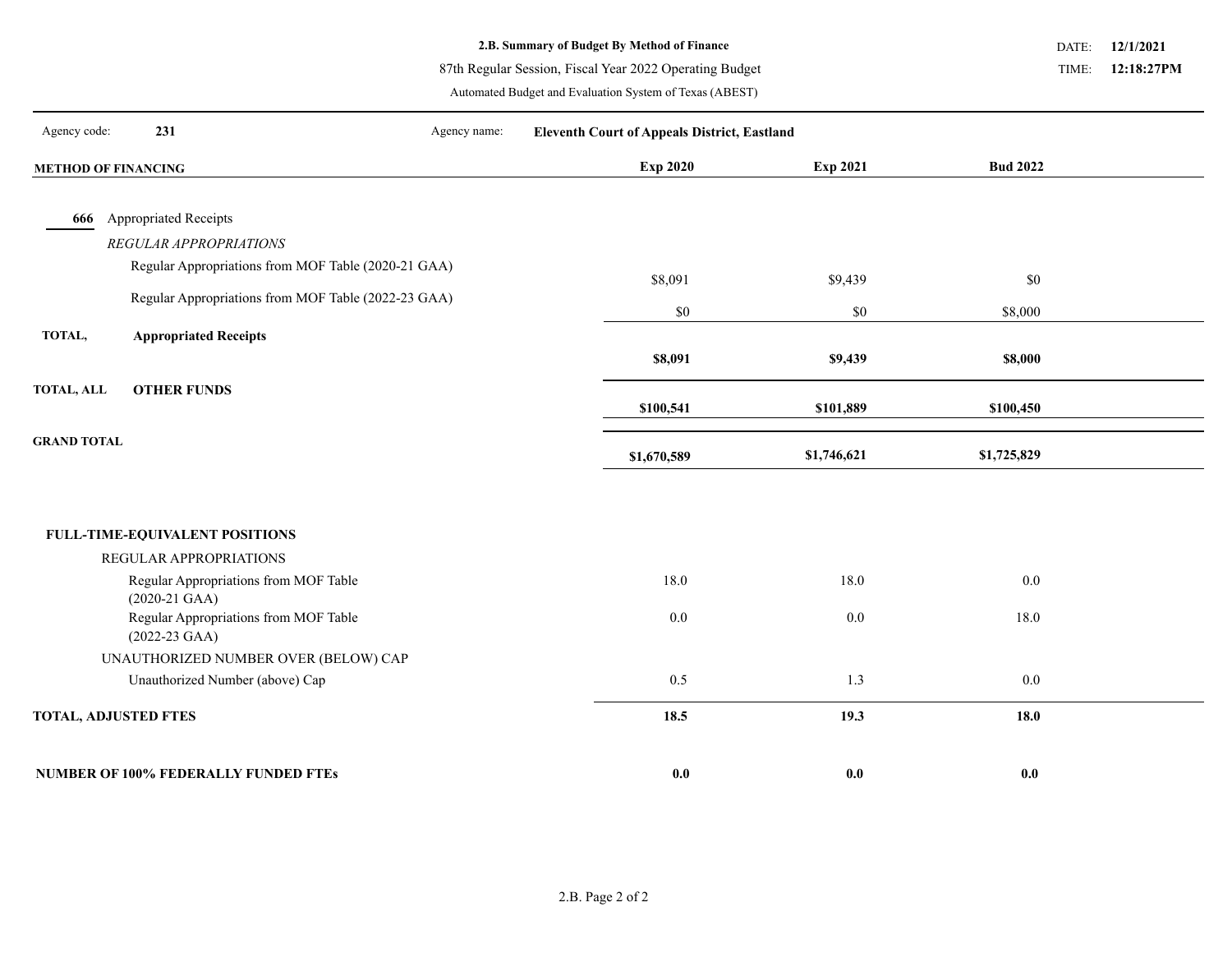**12:29:29PM** TIME:

Automated Budget and Evaluation System of Texas (ABEST) 87th Regular Session, Fiscal Year 2022 Operating Budget

| Agency code:             | 231                             | Agency name: | <b>Eleventh Court of Appeals District, Eastland</b> |                 |                 |  |
|--------------------------|---------------------------------|--------------|-----------------------------------------------------|-----------------|-----------------|--|
| <b>OBJECT OF EXPENSE</b> |                                 |              | <b>EXP 2020</b>                                     | <b>EXP 2021</b> | <b>BUD 2022</b> |  |
|                          |                                 |              |                                                     |                 |                 |  |
| 1001                     | <b>SALARIES AND WAGES</b>       |              | \$1,543,817                                         | \$1,536,115     | \$1,517,453     |  |
| 1002                     | OTHER PERSONNEL COSTS           |              | \$26,420                                            | \$104,450       | \$83,110        |  |
| 2001                     | PROFESSIONAL FEES AND SERVICES  |              | \$0                                                 | \$860           | \$0             |  |
| 2003                     | <b>CONSUMABLE SUPPLIES</b>      |              | \$7,665                                             | \$5,076         | \$8,000         |  |
| 2004                     | <b>UTILITIES</b>                |              | \$7,661                                             | \$6,845         | \$10,000        |  |
| 2007                     | <b>RENT - MACHINE AND OTHER</b> |              | \$946                                               | \$1,021         | \$2,000         |  |
| 2009                     | OTHER OPERATING EXPENSE         |              | \$84,080                                            | \$92,254        | \$105,266       |  |
|                          |                                 |              |                                                     |                 |                 |  |
|                          | <b>Agency Total</b>             |              | \$1,670,589                                         | \$1,746,621     | \$1,725,829     |  |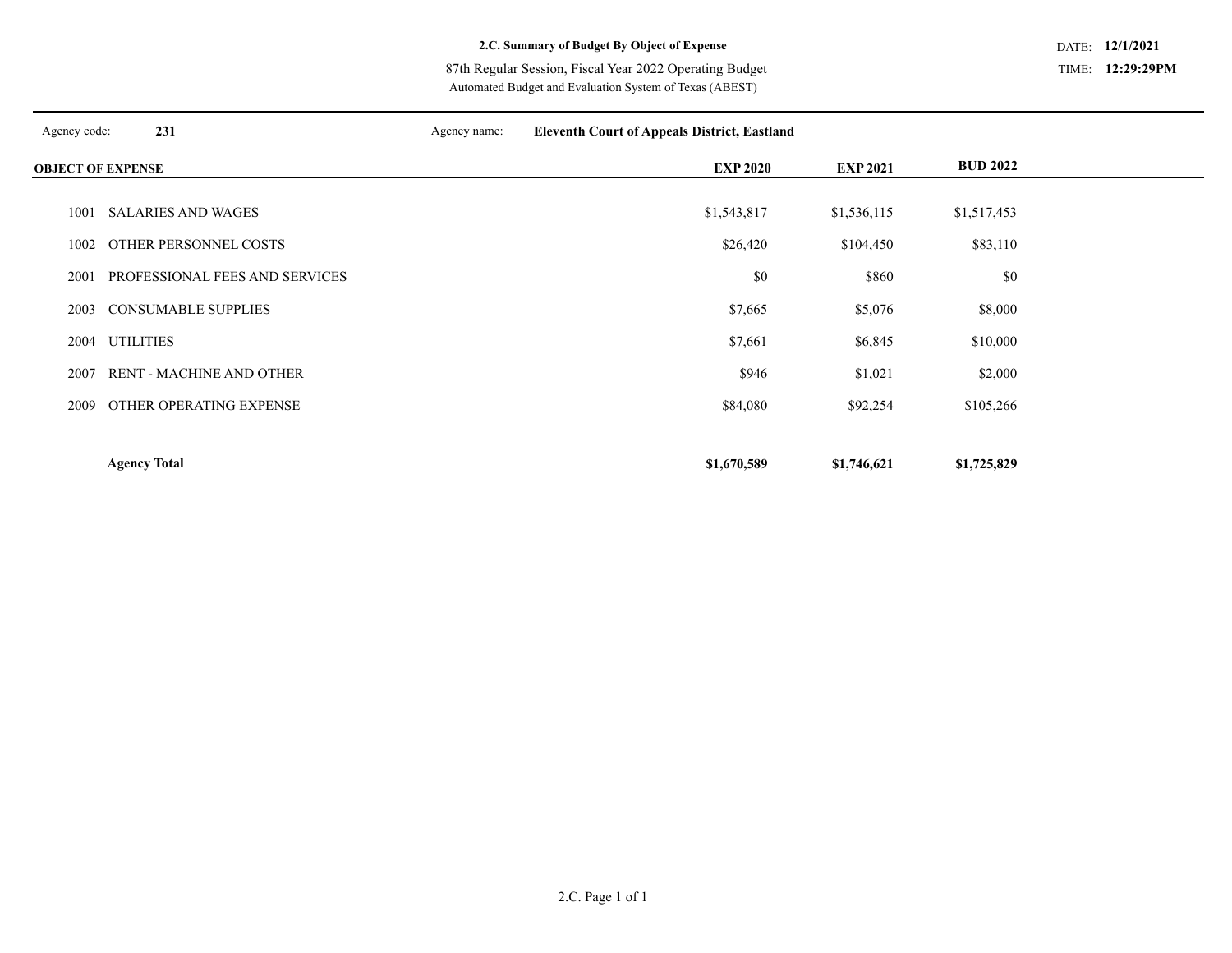#### **2.D. Summary of Budget By Objective Outcomes**

Date : **12/1/2021**

Time: **12:32:36PM**

Automated Budget and Evaluation system of Texas (ABEST) 87th Regular Session, Fiscal Year 2022 Operating Budget

Agency code: **231** Agency name: **Eleventh Court of Appeals District, Eastland** 

|            | Goal/ <i>Objective</i> / <b>OUTCOME</b>                       | <b>Exp 2020</b> | <b>Exp 2021</b> | <b>Bud2022</b> |
|------------|---------------------------------------------------------------|-----------------|-----------------|----------------|
|            | <b>Appellate Court Operations</b>                             |                 |                 |                |
|            | <i>Appellate Court Operations</i>                             |                 |                 |                |
| <b>KEY</b> | l Clearance Rate                                              | $103.42~\%$     | 119.55 %        | $100.00\%$     |
| KEY        | 2 Percentage of Cases Under Submission for Less Than One Year | 98.48 %         | $97.31~\%$      | $100.00\%$     |
| KEY        | 3 Percentage of Cases Pending for Less Than Two Years         | 99.24 %         | 99.40 %         | $100.00\%$     |
|            |                                                               |                 |                 |                |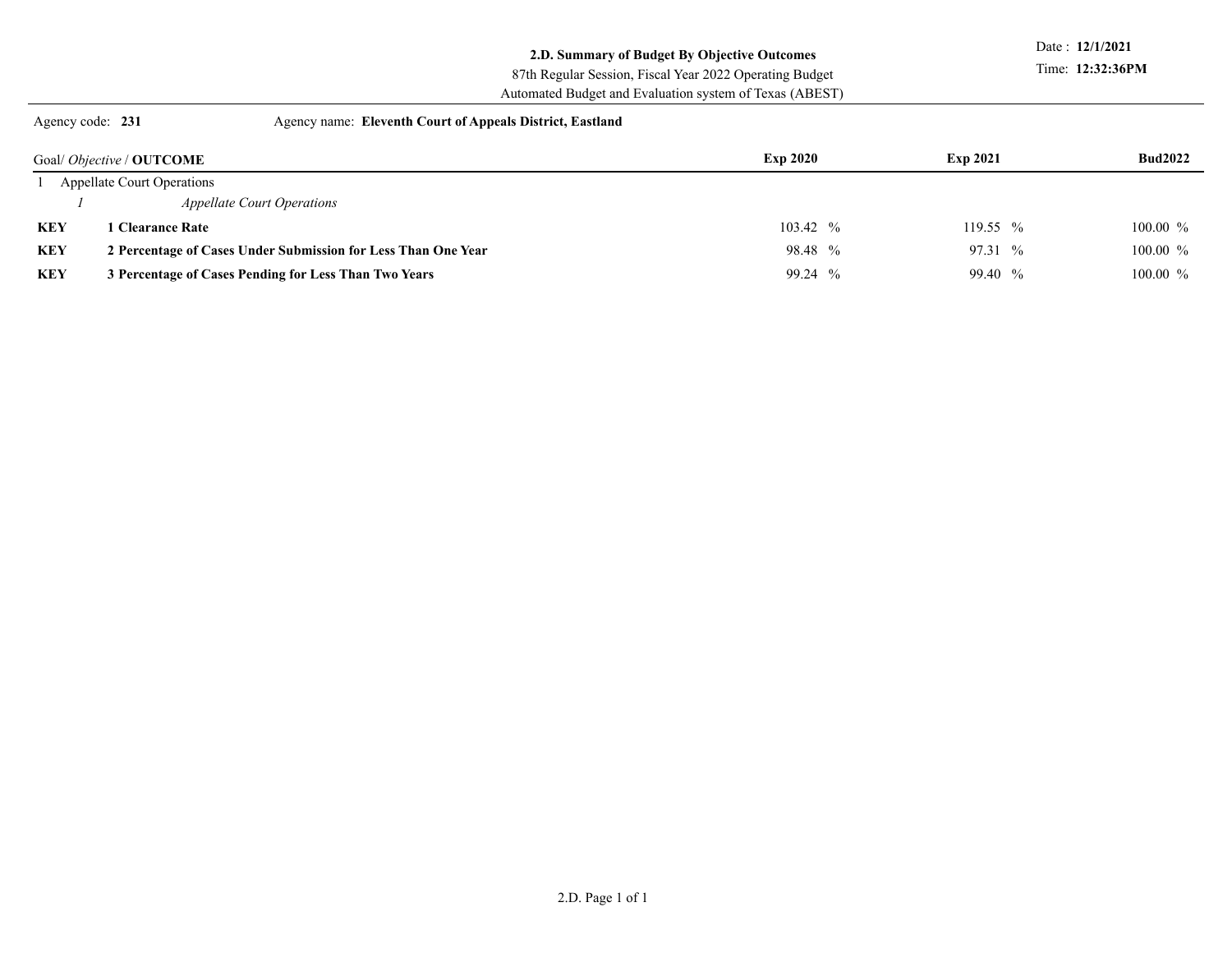87th Regular Session, Fiscal Year 2022 Operating Budget Automated Budget and Evaluation System of Texas (ABEST)

| Agency code:                       | 231                    | Agency name:                          | <b>Eleventh Court of Appeals District, Eastland</b> |                 |                     |                 |                    |
|------------------------------------|------------------------|---------------------------------------|-----------------------------------------------------|-----------------|---------------------|-----------------|--------------------|
| GOAL:                              |                        | Appellate Court Operations            |                                                     |                 |                     |                 |                    |
| OBJECTIVE:                         | $\perp$                | <b>Appellate Court Operations</b>     |                                                     |                 | Service Categories: |                 |                    |
| STRATEGY:                          |                        | Appellate Court Operations            |                                                     |                 | Service:<br>01      | A.2<br>Income:  | <b>B.3</b><br>Age: |
| <b>CODE</b>                        |                        | <b>DESCRIPTION</b>                    |                                                     | <b>EXP 2020</b> | <b>EXP 2021</b>     | <b>BUD 2022</b> |                    |
| <b>Output Measures:</b>            |                        |                                       |                                                     |                 |                     |                 |                    |
|                                    |                        | 1 Number of Civil Cases Disposed      |                                                     | 130.00          | 137.00              | 140.00          |                    |
|                                    |                        | 2 Number of Criminal Cases Disposed   |                                                     | 203.00          | 236.00              | 216.00          |                    |
| <b>Explanatory/Input Measures:</b> |                        |                                       |                                                     |                 |                     |                 |                    |
|                                    |                        | 1 Number of Civil Cases Filed         |                                                     | 132.00          | 140.00              | 108.00          |                    |
|                                    |                        | 2 Number of Criminal Cases Filed      |                                                     | 199.00          | 156.00              | 188.00          |                    |
|                                    |                        | 3 Number of Cases Transferred in      |                                                     | 10.00           | 0.00                | 0.00            |                    |
|                                    |                        | 4 Number of Cases Transferred out     |                                                     | 39.00           | 14.00               | 14.00           |                    |
| <b>Objects of Expense:</b>         |                        |                                       |                                                     |                 |                     |                 |                    |
| 1001 SALARIES AND WAGES            |                        |                                       |                                                     | \$1,038,001     | \$1,012,389         | \$990,853       |                    |
|                                    |                        | 1002 OTHER PERSONNEL COSTS            |                                                     | \$26,420        | \$98,290            | \$73,870        |                    |
|                                    |                        | 2001 PROFESSIONAL FEES AND SERVICES   |                                                     | \$0             | \$860               | \$0             |                    |
|                                    |                        | 2003 CONSUMABLE SUPPLIES              |                                                     | \$7,665         | \$5,076             | \$8,000         |                    |
| 2004 UTILITIES                     |                        |                                       |                                                     | \$7,661         | \$6,845             | \$10,000        |                    |
|                                    |                        | 2007 RENT - MACHINE AND OTHER         |                                                     | \$946           | \$1,021             | \$2,000         |                    |
|                                    |                        | 2009 OTHER OPERATING EXPENSE          |                                                     | \$79,022        | \$87,414            | \$100,000       |                    |
| TOTAL, OBJECT OF EXPENSE           |                        |                                       |                                                     | \$1,159,715     | \$1,211,895         | \$1,184,723     |                    |
| <b>Method of Financing:</b>        |                        |                                       |                                                     |                 |                     |                 |                    |
|                                    | 1 General Revenue Fund |                                       |                                                     | \$1,151,624     | \$1,202,456         | \$1,176,723     |                    |
|                                    |                        | SUBTOTAL, MOF (GENERAL REVENUE FUNDS) |                                                     | \$1,151,624     | \$1,202,456         | \$1,176,723     |                    |
| <b>Method of Financing:</b>        |                        |                                       |                                                     |                 |                     |                 |                    |
| 666 Appropriated Receipts          |                        |                                       |                                                     | \$8,091         | \$9,439             | \$8,000         |                    |
|                                    |                        | SUBTOTAL, MOF (OTHER FUNDS)           |                                                     | \$8,091         | \$9,439             | \$8,000         |                    |
|                                    |                        |                                       |                                                     |                 |                     |                 |                    |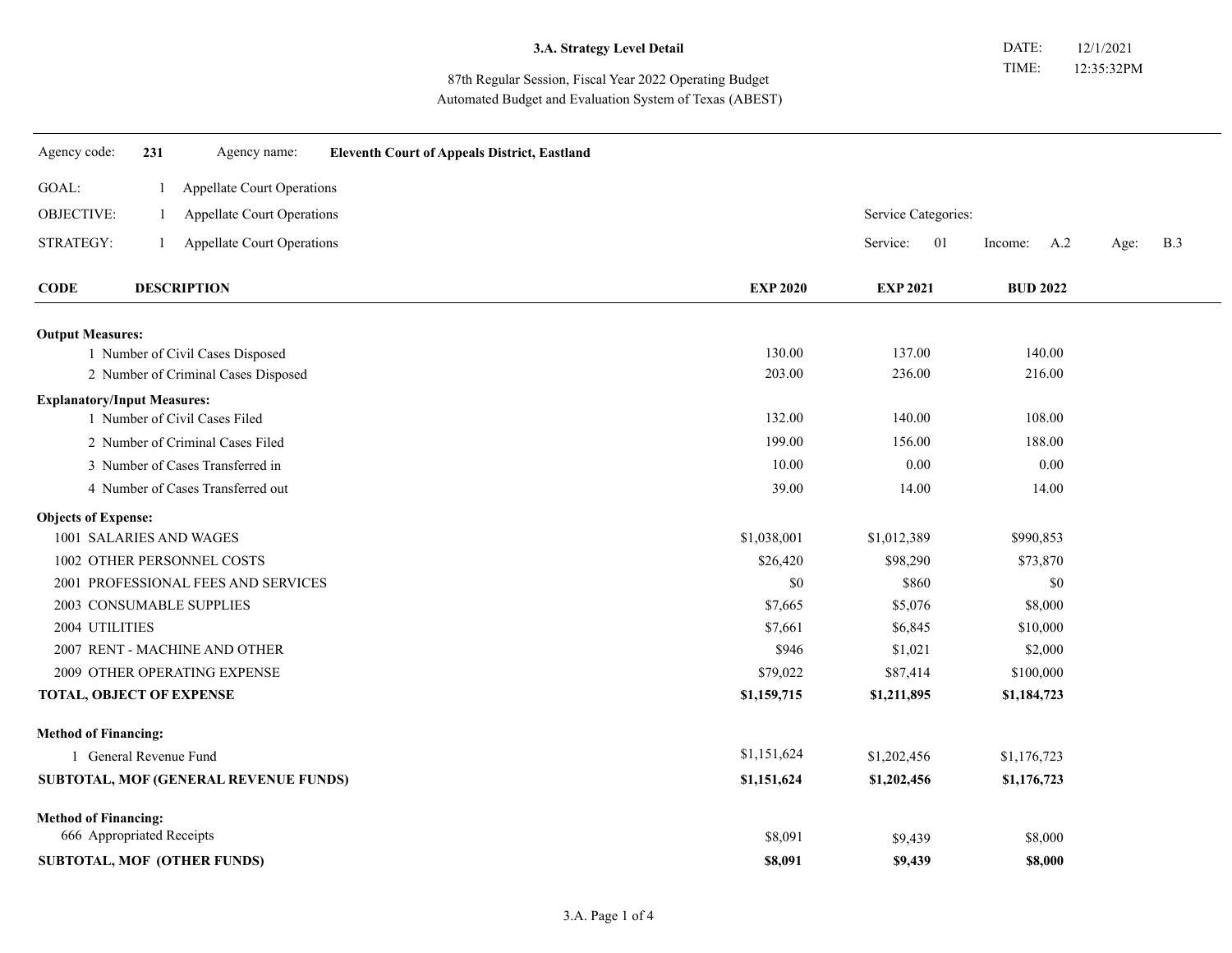|  |  | 3.A. Strategy Level Detail |  |  |  |
|--|--|----------------------------|--|--|--|
|--|--|----------------------------|--|--|--|

87th Regular Session, Fiscal Year 2022 Operating Budget Automated Budget and Evaluation System of Texas (ABEST)

| Agency code:                      | 231                | Agency name:                           | <b>Eleventh Court of Appeals District, Eastland</b> |                 |                     |                |                    |
|-----------------------------------|--------------------|----------------------------------------|-----------------------------------------------------|-----------------|---------------------|----------------|--------------------|
| GOAL:                             |                    | <b>Appellate Court Operations</b>      |                                                     |                 |                     |                |                    |
| <b>OBJECTIVE:</b>                 |                    | <b>Appellate Court Operations</b>      |                                                     |                 | Service Categories: |                |                    |
| STRATEGY:                         |                    | <b>Appellate Court Operations</b>      |                                                     |                 | Service:<br>01      | A.2<br>Income: | <b>B.3</b><br>Age: |
| <b>CODE</b>                       | <b>DESCRIPTION</b> |                                        | <b>EXP 2020</b>                                     | <b>EXP 2021</b> | <b>BUD 2022</b>     |                |                    |
| <b>TOTAL, METHOD OF FINANCE :</b> |                    |                                        |                                                     | \$1,159,715     | \$1,211,895         | \$1,184,723    |                    |
|                                   |                    | <b>FULL TIME EQUIVALENT POSITIONS:</b> |                                                     | 15.5            | 16.3                | 15.0           |                    |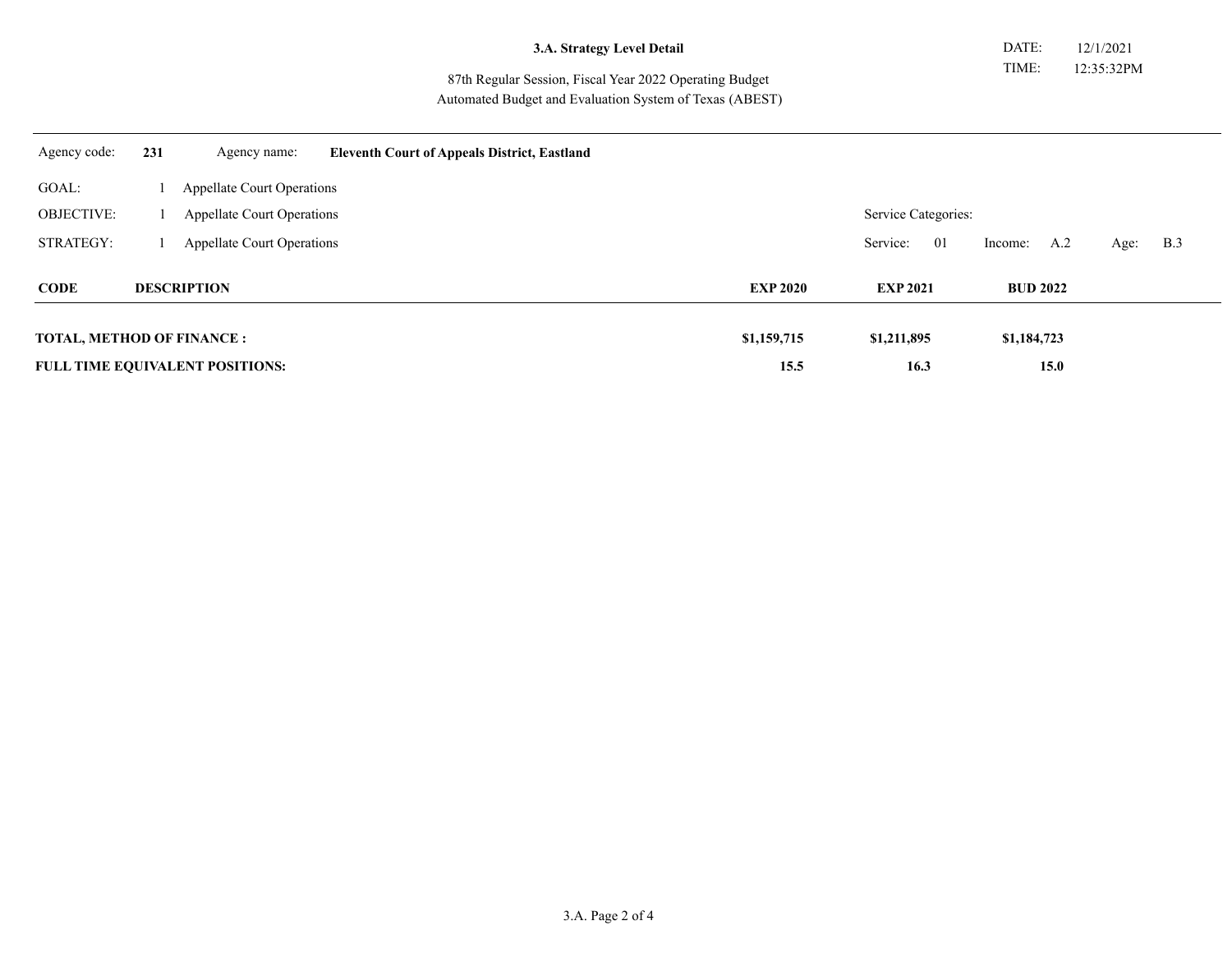#### 87th Regular Session, Fiscal Year 2022 Operating Budget Automated Budget and Evaluation System of Texas (ABEST)

| Agency code:                                 | 231 | Agency name:                 | <b>Eleventh Court of Appeals District, Eastland</b>         |                 |                     |                     |                   |
|----------------------------------------------|-----|------------------------------|-------------------------------------------------------------|-----------------|---------------------|---------------------|-------------------|
| GOAL:                                        |     | Appellate Court Operations   |                                                             |                 |                     |                     |                   |
| <b>OBJECTIVE:</b>                            |     | Appellate Court Operations   |                                                             |                 | Service Categories: |                     |                   |
| STRATEGY:                                    |     |                              | 2 Appellate Justice Salaries. Estimated and Nontransferable |                 | Service:            | NA<br>NA<br>Income: | Age:<br><b>NA</b> |
| <b>CODE</b>                                  |     | <b>DESCRIPTION</b>           |                                                             | <b>EXP 2020</b> | <b>EXP 2021</b>     | <b>BUD 2022</b>     |                   |
| <b>Objects of Expense:</b>                   |     |                              |                                                             |                 |                     |                     |                   |
| 1001 SALARIES AND WAGES                      |     |                              | \$505,816                                                   | \$523,726       | \$526,600           |                     |                   |
| 1002 OTHER PERSONNEL COSTS                   |     |                              | \$0                                                         | \$6,160         | \$9,240             |                     |                   |
|                                              |     | 2009 OTHER OPERATING EXPENSE |                                                             | \$5,058         | \$4,840             | \$5,266             |                   |
| <b>TOTAL, OBJECT OF EXPENSE</b>              |     |                              |                                                             | \$510,874       | \$534,726           | \$541,106           |                   |
| <b>Method of Financing:</b>                  |     |                              |                                                             |                 |                     |                     |                   |
| General Revenue Fund                         |     |                              | \$418,424                                                   | \$442,276       | \$448,656           |                     |                   |
| <b>SUBTOTAL, MOF (GENERAL REVENUE FUNDS)</b> |     |                              |                                                             | \$418,424       | \$442,276           | \$448,656           |                   |
| <b>Method of Financing:</b>                  |     |                              |                                                             |                 |                     |                     |                   |
| 573 Judicial Fund                            |     |                              |                                                             | \$92,450        | \$92,450            | \$92,450            |                   |
| <b>SUBTOTAL, MOF (OTHER FUNDS)</b>           |     |                              |                                                             | \$92,450        | \$92,450            | \$92,450            |                   |
| <b>TOTAL, METHOD OF FINANCE:</b>             |     |                              |                                                             | \$510,874       | \$534,726           | \$541,106           |                   |
| FULL TIME EQUIVALENT POSITIONS:              |     |                              | 3.0                                                         | 3.0             | 3.0                 |                     |                   |